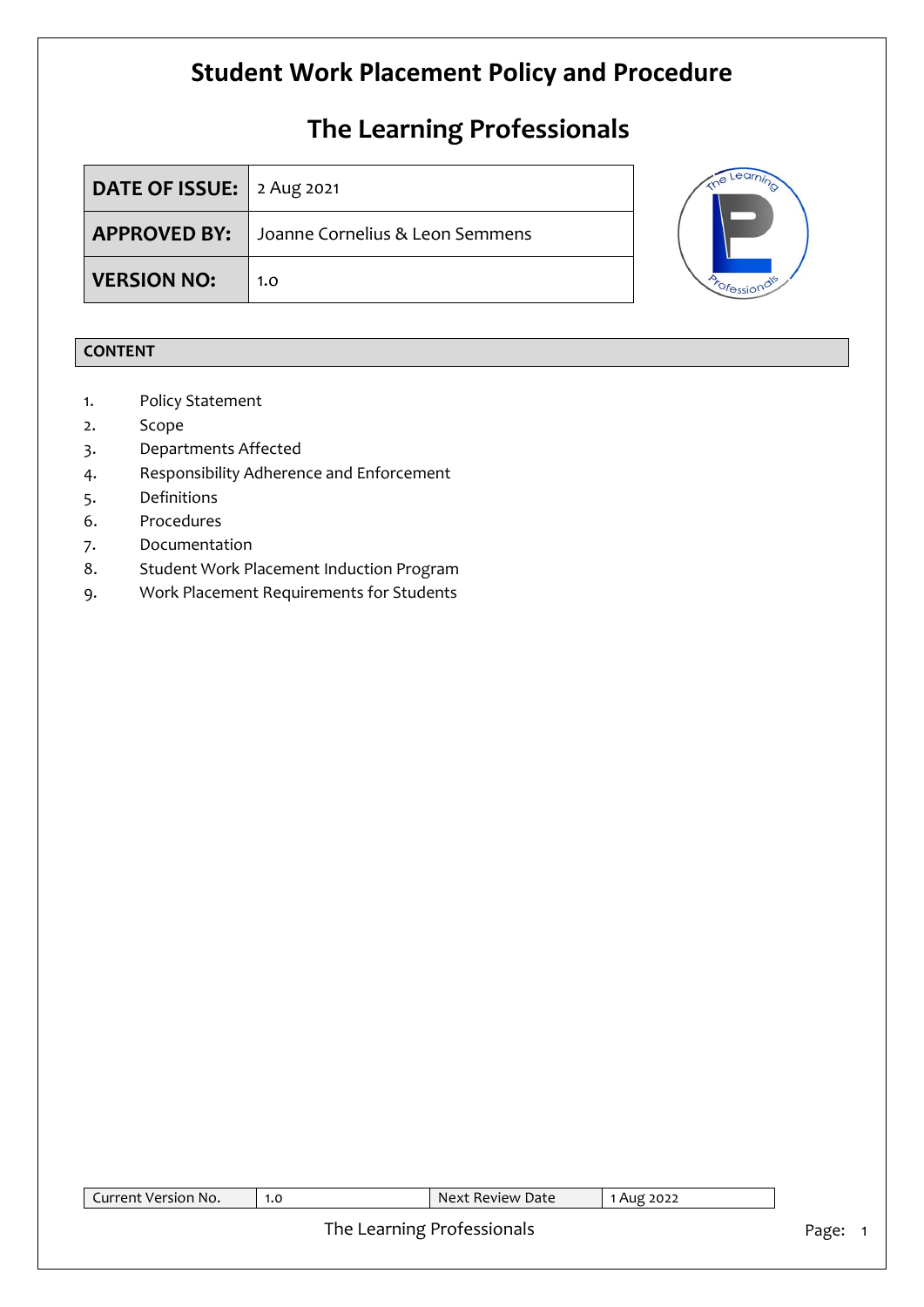### **1. POLICY STATEMENT**

The Student Work Placement policy are designed to provide international and domestic students enrolled in qualifications that include a Work Placement component at The Learning Professionals with clear understanding and explanation of what to expect when organising and attending a student Work Placement.

#### **2. SCOPE**

The Student Work Placement Policy applies to Student Work Placements undertaken as a formal component of a qualification in The Learning Professionals' scope.

#### **The Policy does not apply to:**

- a) Workplace activity undertaken by a student in the course of their ordinary employment that is used, applied or referenced when undertaking assessable tasks as part of their study at The Learning Professionals.
- b) Work experience that is not a formal requirement/component of a Course at The Learning Professionals and is not coordinated and managed by The Learning Professionals.

#### **3. DEPARTMENTS AFFECTED**

This Policy applies to all Training Departments, The Learning Professionals Work Placement Site such as Restaurant/Bar and all students enrolled in the qualifications that include a Work Placement component at The Learning Professionals.

#### **4. RESPONSIBILITY, ADHERENCE AND ENFORCEMENT**

All Department Heads and relevant Managers are responsible for the implementation of this Policy and for overseeing compliance.

Students and The Learning Professionals staff are responsible for implementing this policy. When required, students are able to seek clarification from Trainers.

Trainers of the courses which require/include a Work Placement component are responsible for ensuring that students are aware of the policy applications and requirements and overseeing the application of this policy.

The CEO will be responsible for the final decision during the implementation and application of this policy.

#### **5. DEFINITIONS**

| Course                   | A vocational qualification offered by The Learning Professionals         |
|--------------------------|--------------------------------------------------------------------------|
| <b>Host Organisation</b> | Any organisation that provides professional experience to a student as a |
|                          | formal component of a The Learning Professionals Course.                 |
| LP Work Placement site   | The Learning Professional own commercial Restaurant/Bar                  |

| .<br>--------<br>NO.<br>רו⊃'<br>ver<br>. | 1.0 | Date<br>RAVIAW<br>$\ddot{\phantom{1}}$ | 022 |
|------------------------------------------|-----|----------------------------------------|-----|
|                                          |     |                                        |     |

### The Learning Professionals **Page: 2** Page: 2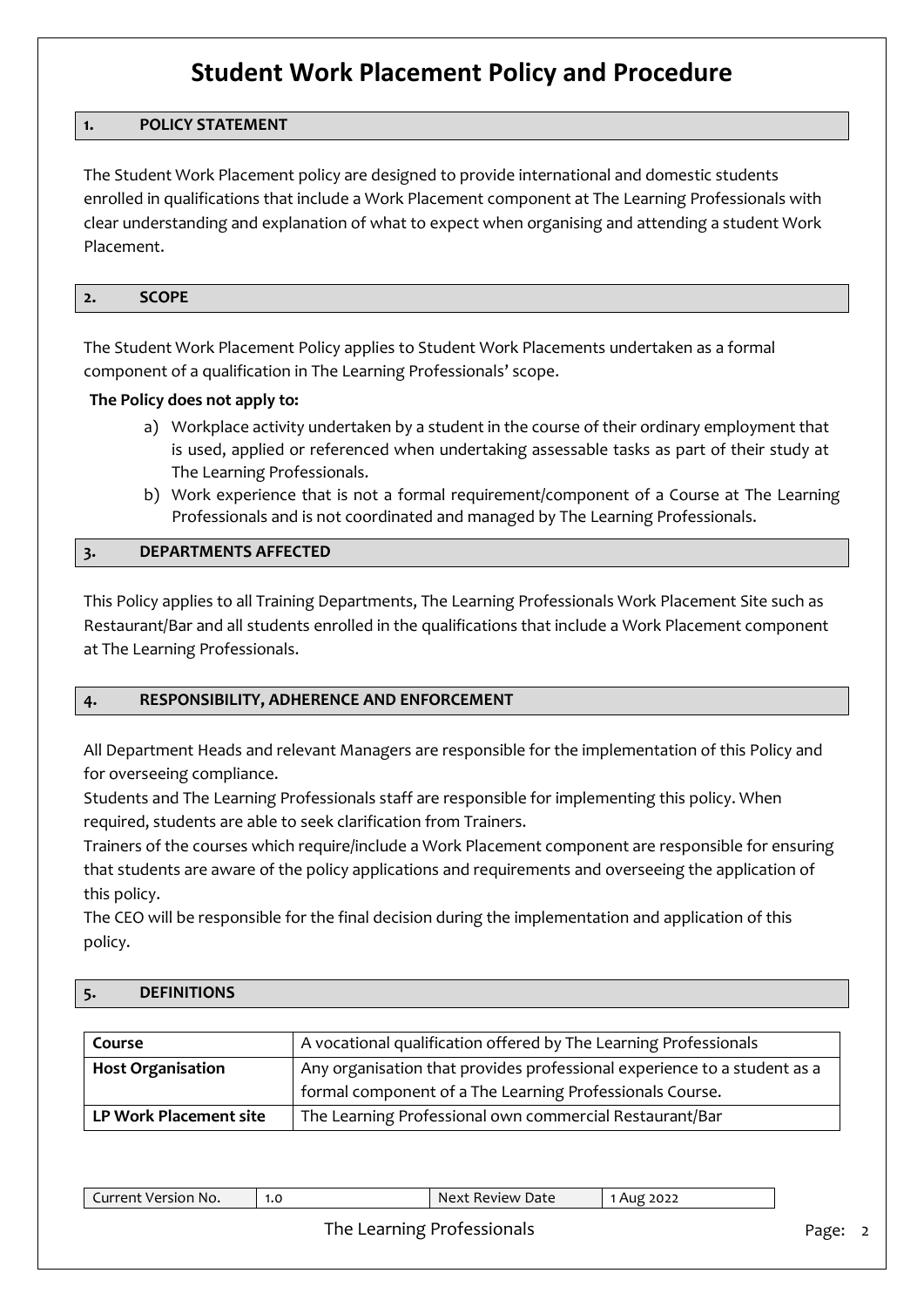| Student:                       | A person being trained and assessed by The Learning Professionals in a    |
|--------------------------------|---------------------------------------------------------------------------|
|                                | Course                                                                    |
| Student work placement:        | A placement that involves the student undertaking supervised learning     |
|                                | at a workplace controlled by the Learning Professional and a Host         |
|                                | Organisation to gain practical experience and knowledge as a formal       |
|                                | requirement of The Learning Professionals Course.                         |
| <b>Work Placement Training</b> | An agreement between The Learning Professionals, a Host and a             |
| Agreement:                     | student setting out and acknowledging obligations and conditions          |
|                                | regarding a student work placement.                                       |
| <b>Work Placement</b>          | A staff member of the Host Organisation designated to teach, guide,       |
| Supervisor:                    | engage and supervise the Student on their Student Work Placement          |
| <b>Student Work Placement</b>  | A The Learning Professionals staff member responsible for coordinating    |
| Coordinator:                   | Student Work Placements and is the point of contact for the Host          |
|                                | Organisation                                                              |
| <b>SIT</b>                     | Tourism, Travel and Hospitality Training Package                          |
| Trainer:                       | A member of The Learning Professionals staff responsible for training and |
|                                | assessing the competence of the student undertaking a Student Work        |
|                                | Placement                                                                 |

#### **6. PROCEDURES**

- 6.1 Students will be provided with access to this policy when enrolled in an The Learning Professionals Course that involves a Student Work Placement.
- 6.2 For students enrolled in a SIT course in the Learning Professionals' scope with the work placement component, The Learning Professionals will provide work placement place for students at LP Work Placement site or assist students to find placement in Host organisations if required.
- *6.3* For all other courses, the Learning Professionals will assist students to arrange placement with Host organisations. All the Host organisations must be vetted for suitability in terms of supervision, equipment/quality, and range of services that the student will be able to experience.
- *6.4* The Learning Professionals will sign a *Work Placement Training Agreement* with the host organisation and student before the work placement commences. The *Work Placement Agreement* includes:
	- the scope, nature and timeframes of the Student Work Placement
	- the roles and responsibilities of The Learning Professionals and the Host Organisation
	- the insurance requirements for The Learning Professionals and the Host Organisation
	- the level of supervision that will be provided to students on Student Work Placements by The Learning Professionals and the Host Organisation
	- intellectual property, indemnity and privacy obligations applicable to the Student Work Placement.
	- The roles and responsibilities of the student
- 6.5 Students must sign and submit to The Learning Professionals a *Work Placement Training Agreement* accepting the provisions of this Policy and the requirements and mutual obligations and conditions applying to the Student Work Placement.

| Current Version No. | 1.0 | Next Review Date           | Aug 2022 |       |  |
|---------------------|-----|----------------------------|----------|-------|--|
|                     |     | The Learning Professionals |          | Page: |  |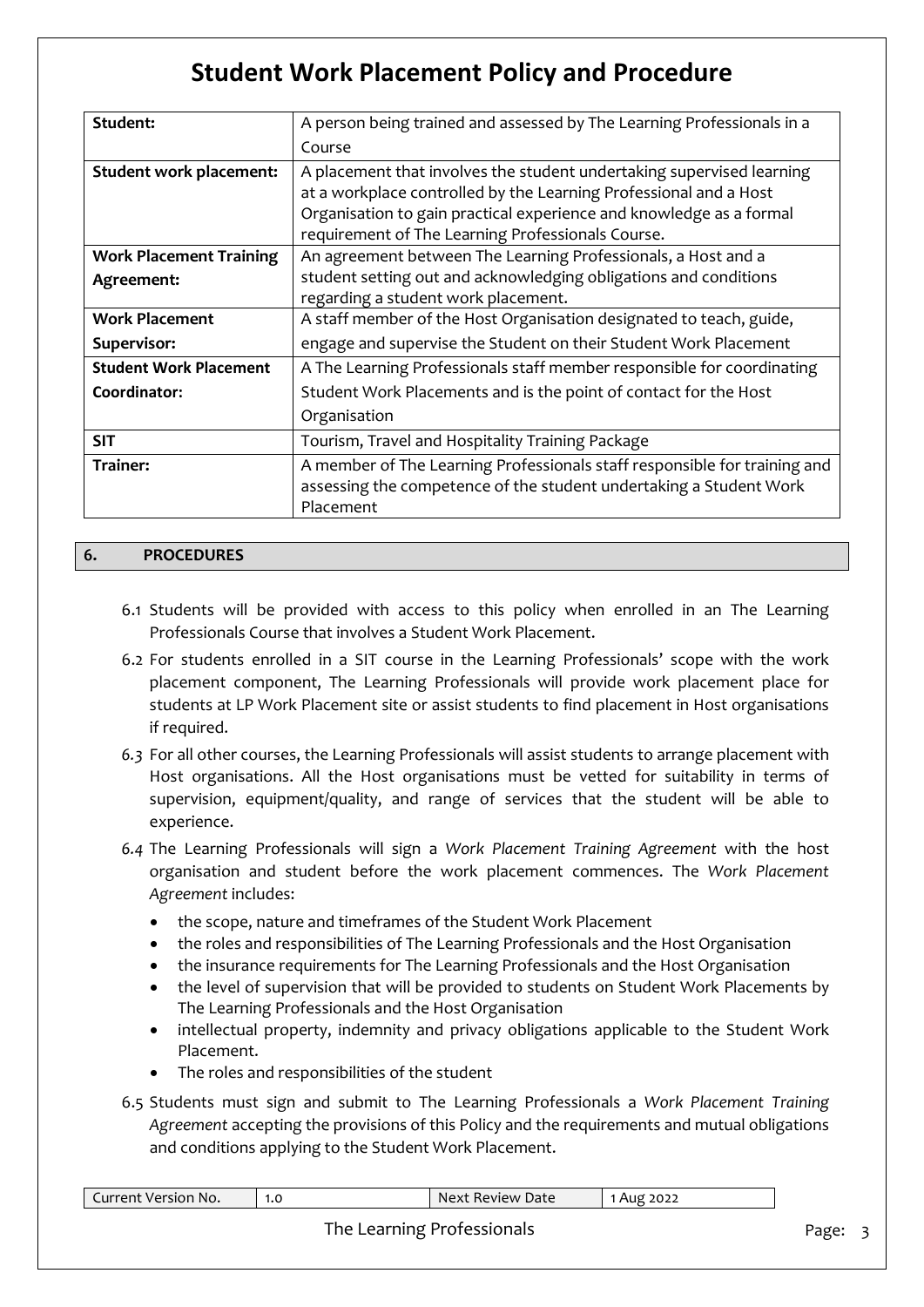- 6.6 The Learning Professionals will ensure that Student Work Placements are adequately supported, including:
	- a) identifying and communicating any inherent requirements for the relevant The Learning Professionals course arising from the Student Work Placement.
	- b) providing clear information about the subject learning outcomes and assessment tasks involved in the Student Work Placement, and on the scope of their activities while undertaking a Student Work Placement
	- c) identifying and communicating any preparatory requirements for students undertaking a Student Work Placement prior to the placement
	- d) ensuring students will receive an appropriate induction before arrival at a LP Work Placement site or Host Organisation for a Student Work Placement
- 6.7 While undertaking a Student Work Placement, students will have access to support services including, at a minimum, access to The Learning Professionals staff by email or by telephone during normal working hours (and, by negotiation, access to staff while undertaking the Placement outside of normal working hours).
- 6.8 Students must comply with reasonable standards of professional behaviour and with the reasonable requirements of the LP Work Placement site/Host Organisation during the Student Work Placement.
- 6.9 Students must comply with legislated standards of Workplace, Health and Safety (WHS) and with employment equity and diversity standards.
- 6.10 Students and Host Organisations must be provided with opportunities to offer feedback to The Learning Professionals on the Student Work Placement. The Learning Professionals will consider and act on relevant feedback in evaluating Student Work Placement programs.

#### 6.11Remuneration of Students

- 6.11.1 Unless approved prior by The Learning Professionals CEO, students on Student Work Placements are not offered or accept any form of remuneration in connection with the Placement.
- 6.11.2 Any student who is remunerated while undertaking a Student Work Placement is deemed to be the employee of the Host Organisation and will not be covered by The Learning Professionals' insurance cover.

### **6.12 Prior to the Student Work Placement, the Student will:**

- 6.12.1 Comply with any reasonable preconditions for the Work Placement imposed by the LP Work Placement site/ Host Organisation.
- 6.12.2 Successfully complete any preparatory activities and/or assessment tasks required by The Learning Professionals to determine eligibility to commence as part of the Student Work Placement.
- 6.12.3 Read and become familiar with the provisions in this Policy, the Student Work Placement Training Agreement and any specific provisions applying to the Student Work Placement as outlined in the relevant Course materials.
- 6.12.4 Meet any expenses associated with the Student Work Placement that The Learning Professionals and Host Organisation prescribes such as work placement fee, required uniform or attire (excluding The Learning Professionals branded items provided by The Learning Professionals as part of material fee) or specific requirements of the Host Organisation if any.

| Current Version No. | 1.0 | Next Review Date           | 1 Aug 2022 |       |
|---------------------|-----|----------------------------|------------|-------|
|                     |     | The Learning Professionals |            | Page: |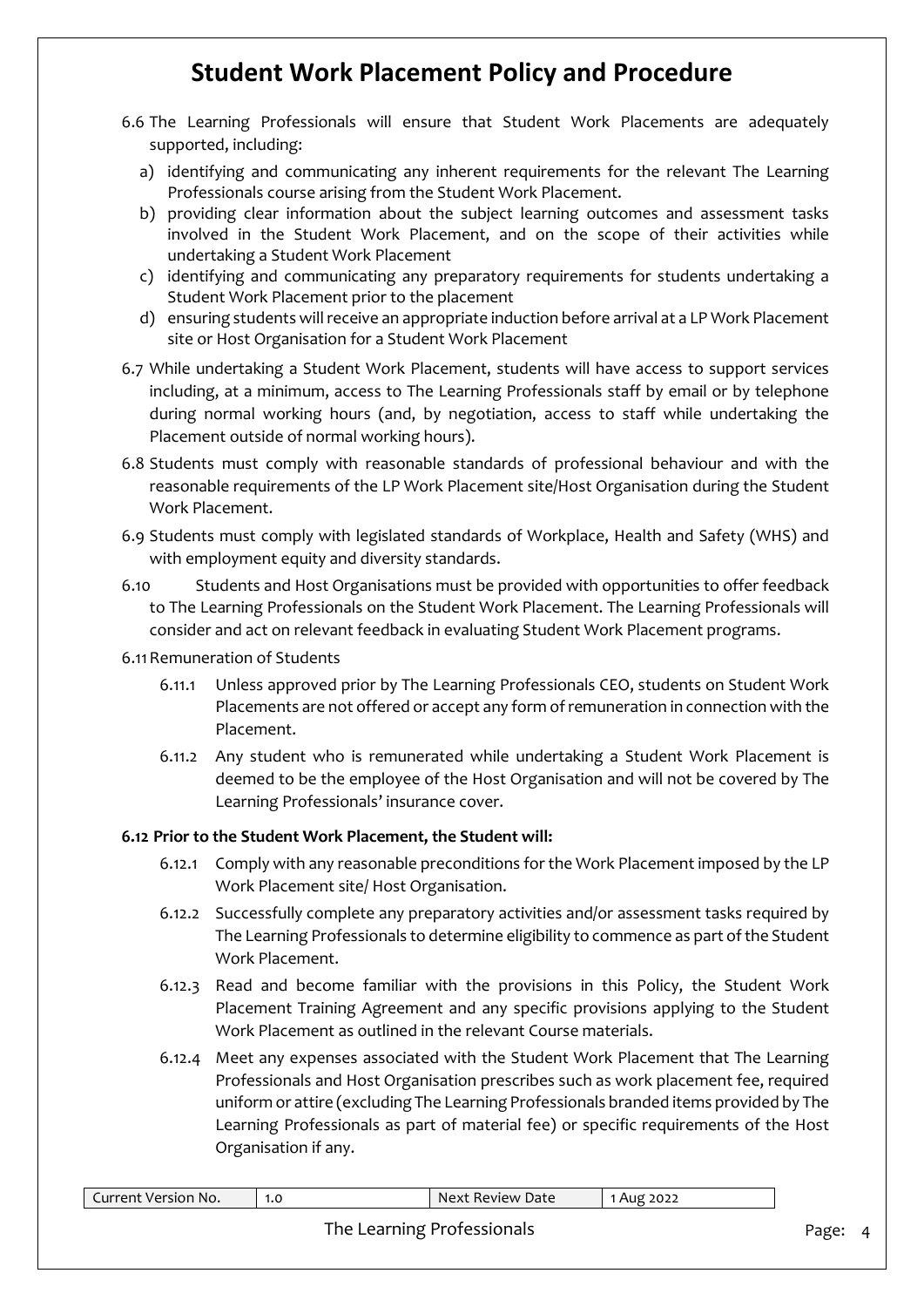6.12.5 Make alternate arrangements for personal commitments, including paid employment, childcare etc. where such activities and commitments may potentially impact the student's ability to attend their scheduled Student Work Placement.

#### **6.13 During the Student Work Placement, the Student will:**

- 6.13.1 adhere to the standards of professional behaviour appropriate to the student's discipline;
- 6.13.2 comply with all requirements for undertaking the Student Work Placement (including attendance, dress, personal grooming, behaviour etc);
- 6.13.3 comply with reasonable directions given by the Host Organisation and / or The Learning Professionals in connection with the placement;
- 6.13.4 undertake activity during the scheduled hours agreed to between the Host Organisation and The Learning Professionals;
- 6.13.5 undertake activity during unscheduled hours only with the prior agreement of The Learning Professionals;
- 6.13.6 undertake additional activities as required by The Learning Professionals in the event of absence affecting the student's progress during the Student Work Placement (whether or not as a result of seeking academic consideration as a result of the absence);
- 6.13.7 notify the Student Work Placement Coordinator, the Trainer and the Work Placement Supervisor in a timely manner of any unscheduled absences from the LP Work Placement site/Host Organisation during the placement;
- 6.13.8 otherwise behave in an appropriate manner consistent with relevant The Learning Professionals policies, codes, standards and rules;
- 6.13.9 comply with policies and procedures of the Host Organisation, including those relating to WHS and employment equity and diversity;
- 6.13.10 Be fit for practice. When undertaking Student Work Placements, it is important for students to have adequate rest between shifts for learning, health and safety purposes. It is not advisable for students to undertake paid employment during the Student Work Placement period. Whilst the need for paid employment is understandable, students will have sufficient notice of Student Work Placement dates to make alternate paid employment arrangements;
- 6.13.11 Be available for all Student Work Placement shifts, including any make-up shifts. Work commitments are not an acceptable reason for absence from Student Work Placement;
- 6.13.12 Use the resources of the LP Work Placement site/Host Organisation appropriately and responsibly at all times;
- 6.13.13 Maintain appropriate levels of communication with The Learning Professionals regarding his or her progress during the placement, including complying with any specific communication requirements specified by The Learning Professionals;
- 6.13.14 Complete logbook on completion of each placement period, together with feedback from the supervisor;
- 6.13.15 Undertake all assessment activities required in relation to the Student Work Placement; and

| Current Version No. | 1.0 | Next Review Date           | Aug 2022 |       |  |
|---------------------|-----|----------------------------|----------|-------|--|
|                     |     | The Learning Professionals |          | Page: |  |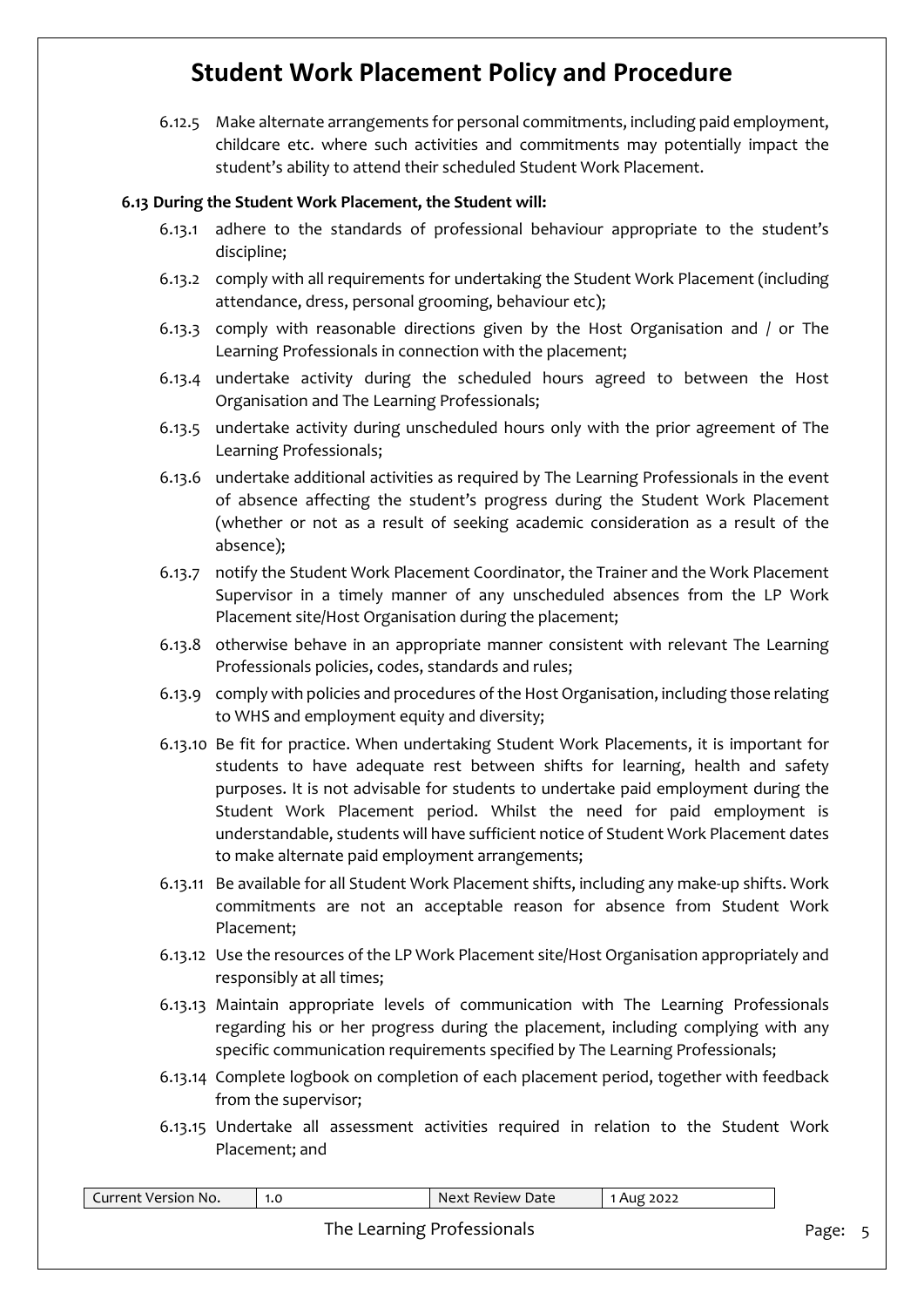6.13.16 Preserve the confidentiality of information concerning the Host Organisation, its employees, clients and its operations obtained during the Student Work Placement.

### **6.14 With regard to incidents and illness during the Student Work Placement, the student will:**

- 6.14.1 observe the LP Work Placement site/Host Organisation's policies and procedures for responding to any hazards or incidents occurring during the placement;
- 6.14.2 provide written advice in a timely manner to The Learning Professionals in relation to any hazard or incident affecting the student during the placement;
- 6.14.3 where required by The Learning Professionals, provide a medical certificate or other documentation deemed necessary to The Learning Professionals for any absence from scheduled attendance at the Host Organisation of 2 days or more;
- 6.14.4 be responsible for applying for academic consideration for any absence during the Student Work Placement that significantly impairs the student 's ability to complete an assessment task during the Student Work Placement.

### **6.15 Prior to the Student Work Placement, The Learning Professionals will:**

- 6.15.1 ensure appropriate consistency and quality assurance in the management and administration of Student Work Placements at The Learning Professionals;
- 6.15.2 prepare for students to complete a required work placement periods at the LP Work Placement site.
- 6.15.3 if external host is required, identify, through the Student Work Placement Coordinator, suitable placements for The Learning Professionals students and organise and implement Student Work Placement programs in consultation with Host Organisations and students;
- 6.15.4 advise the student, in writing, the location of the Host Organisation, contact details and contact person;
- 6.15.5 advise the student of all preconditions applying to the student imposed by regulatory authorities and/or the Host Organisation;
- 6.15.6 consult, through the Trainer, with the student and with Host Organisation regarding any reasonable adjustment sought by a student registered with Disability Services that will or may affect the placement;
- 6.15.7 ensure the Host Organisation is aware of any reasonable adjustments agreed between The Learning Professionals and the Host Organisation to accommodate a student with a disability;
- 6.15.8 identify and communicate to students and the Host Organisation the learning objectives of all Student Work Placements;
- 6.15.9 ensure that students receive an industry specific WHS briefing and information prior to the commencement of the Student Work Placement;
- 6.15.10 ensure that the Host Organisation has all relevant information about the Student Work Placement requirements, including a copy of this Policy, the Work Placement Training Agreement, the relevant Course information and the Host Organisation WHS Information Sheet outlining responsibilities of Host Organisations;
- 6.15.11 ensure that information regarding compulsory Student Work Placements have been communicated to international students in writing in the offer of admission as

| Current Version No. | 1.0 | Next Review Date           | 1 Aug 2022 |         |  |
|---------------------|-----|----------------------------|------------|---------|--|
|                     |     | The Learning Professionals |            | Page: 6 |  |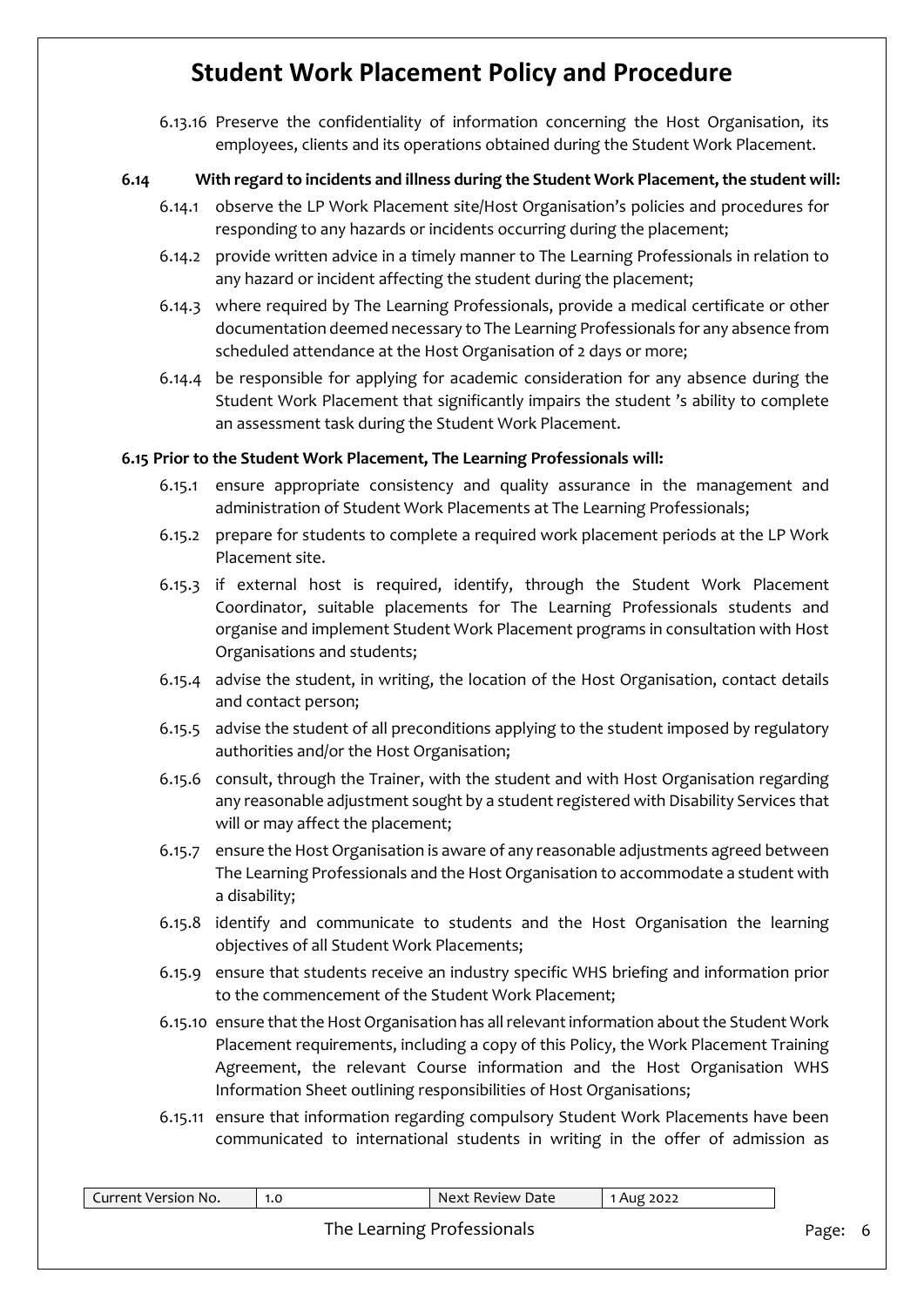required by Standard 2, subsection 2.1.2 and Standard 3 subsection 3.3.1 of the ESOS National Code.

#### **6.16 During the Student Work Placement, The Learning Professionals will:**

- 6.16.1 facilitate, through the Student Work Placement Coordinator and/or the Trainer, ongoing communication between The Learning Professionals, the LP Work Placement site/Host Organisation and students;
- 6.16.2 maintain the confidentiality of student information;
- 6.16.3 organise and plan the Student Work Placement with students and supervisors and negotiate on aspects of student progress and assessment;
- 6.16.4 be in regular contact with all of the Host Organisation's sites at which Student Work Placements are being undertaken;
- 6.16.5 ensure the Trainer or delegate attends the Student Work Placement to monitor and/or assess the student.
- 6.16.6 be accessible by appropriate means of communication and during office hours to resolve with students and/or Host Organisations any issues arising relating to the placement; and assist to resolve any issues of concern arising between Host Organisations and students undertaking a Student Work Placement.
- 6.16.7 with regard to incidents and illness during the Student Work Placement, the RTO's Trainer will complete an incident report and take any actions required under the RTO's Critical Incident Policy and Risk Safety analysis.

#### **6.17 In relation to assessment, The Learning Professionals will:**

- 6.17.1 liaise with the Host Organisation and the student and thereafter complete a comprehensive assessment on each student's progress against the objectives of the Student Work Placement program.
- 6.17.2 seek feedback from and consult with the Host Organisation and students to evaluate the overall operation of The Learning Professionals' Student Work Placement programs; and
- 6.17.3 utilise information provided by students and Host Organisations as part of its responsibilities in reviewing subjects, courses and curricula of which Student Work Placements are a part.

#### **6.18 Expectations in relation to the Host Organisation**

- 6.18.1 Prior to a Student Work Placement, The Learning Professionals expects each Host Organisation will:
	- (a) nominate an officer of the Host Organisation as a Work Placement Supervisor to support and liaise with students and The Learning Professionals during the Student Work Placement
	- (b) advise relevant staff of the Host Organisation about the Student Work Placement program
	- (c) have in place appropriate insurances including public liability (\$10 million minimum) and professional indemnity cover;
	- (d) seek the consent of The Learning Professionals before offering or providing any remuneration to a student undertaking a Student Work Placement

| Current Version No. | 1.0 | Next Review Date           | 1 Aug 2022 |       |  |
|---------------------|-----|----------------------------|------------|-------|--|
|                     |     | The Learning Professionals |            | Page: |  |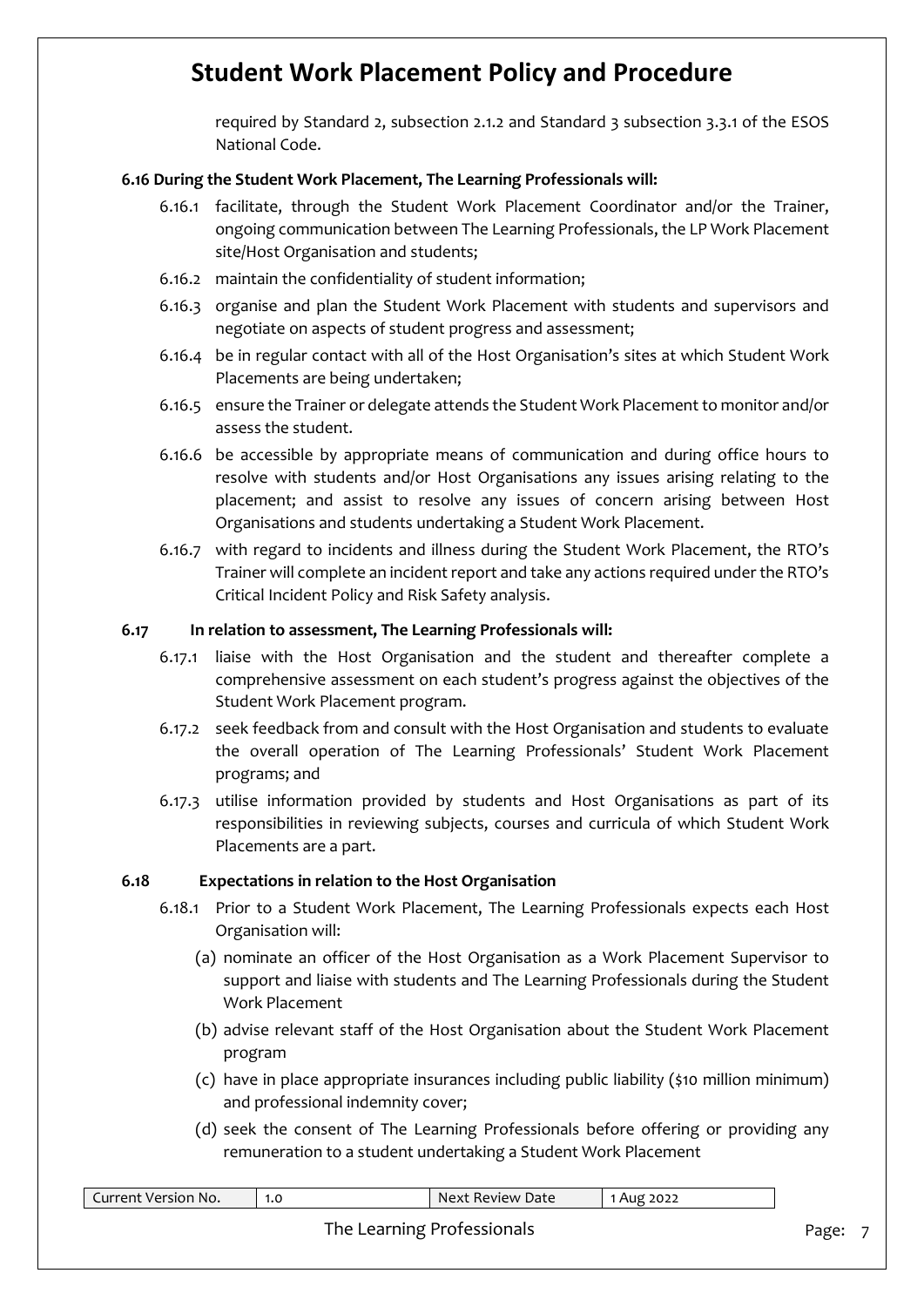- (e) provide students and relevant The Learning Professionals staff with an appropriate orientation to the site and any necessary access swipe cards or identification documentation on arrival at the Host Organisation for a Student Work Placement.
- 6.18.2 While a student is on the Student Work Placement, The Learning Professionals expects each Host Organisation will:
	- (a) adequately supervise students
	- (b) provide a safe workplace environment for students free from discrimination and harassment
	- (c) comply with responsibilities of a person conducting a business or undertaking as outlined in the Work Health and Safety Act 2011 and Work Health and Safety Regulations 2011, specifically in relation to the health, safety and welfare of students on Student Work Placements. This includes providing induction training to students (including WHS induction) before or at the commencement of the placement
	- (d) put in place adequate support for students to assist in achieving the objectives of the Student Work Placement, including:
		- i. modelling appropriate standards of professional behaviour for the relevant discipline,
		- ii. providing the student with an adequate workspace and with appropriate resources,
		- iii. providing an appropriate range of experiences for the student
	- (e) care for students and advise The Learning Professionals in the event of any accident, incident or illness affecting the student
	- (f) provide reasonable access to The Learning Professionals staff to the Host Organisation's premises to facilitate assessment and monitoring of student progress; and
	- (g) promptly report to The Learning Professionals should it become apparent that a student is having difficulty meeting the objectives of the Student Work Placement or is otherwise unable to continue with the placement.
- 6.18.3 In relation to assessment, The Learning Professionals expects each Host Organisation will participate in monitoring and evaluating each student's performance during the Student Work Placement. This includes making observations and providing feedback to students, as well as reporting to The Learning Professionals on the student's performance and progress.

#### **6.19 Exceptions and Exclusion**

- 6.19.1 Where a placement is terminated as a result of unforeseen circumstance arising at the Host Organisation, e.g., fire, the RTO will withdraw the student from the Student Work Placement and will arrange for an alternate Student Work Placement.
- 6.19.2 There may be circumstances in which RTO or the Host Organisation, in consultation with the RTO, determines that it is unable to continue a Student Work Placement. In these circumstances, The Learning Professionals will arrange for an alternate Student Work Placement, without risk of academic penalty, provided the termination of the existing Student Work Placement was not due to student misconduct or any matters in relation to the students Visa conditions.

| Current Version No. | 1.0 | Next Review Date           | 1 Aug 2022 |       |     |
|---------------------|-----|----------------------------|------------|-------|-----|
|                     |     | The Learning Professionals |            | Page: | - 8 |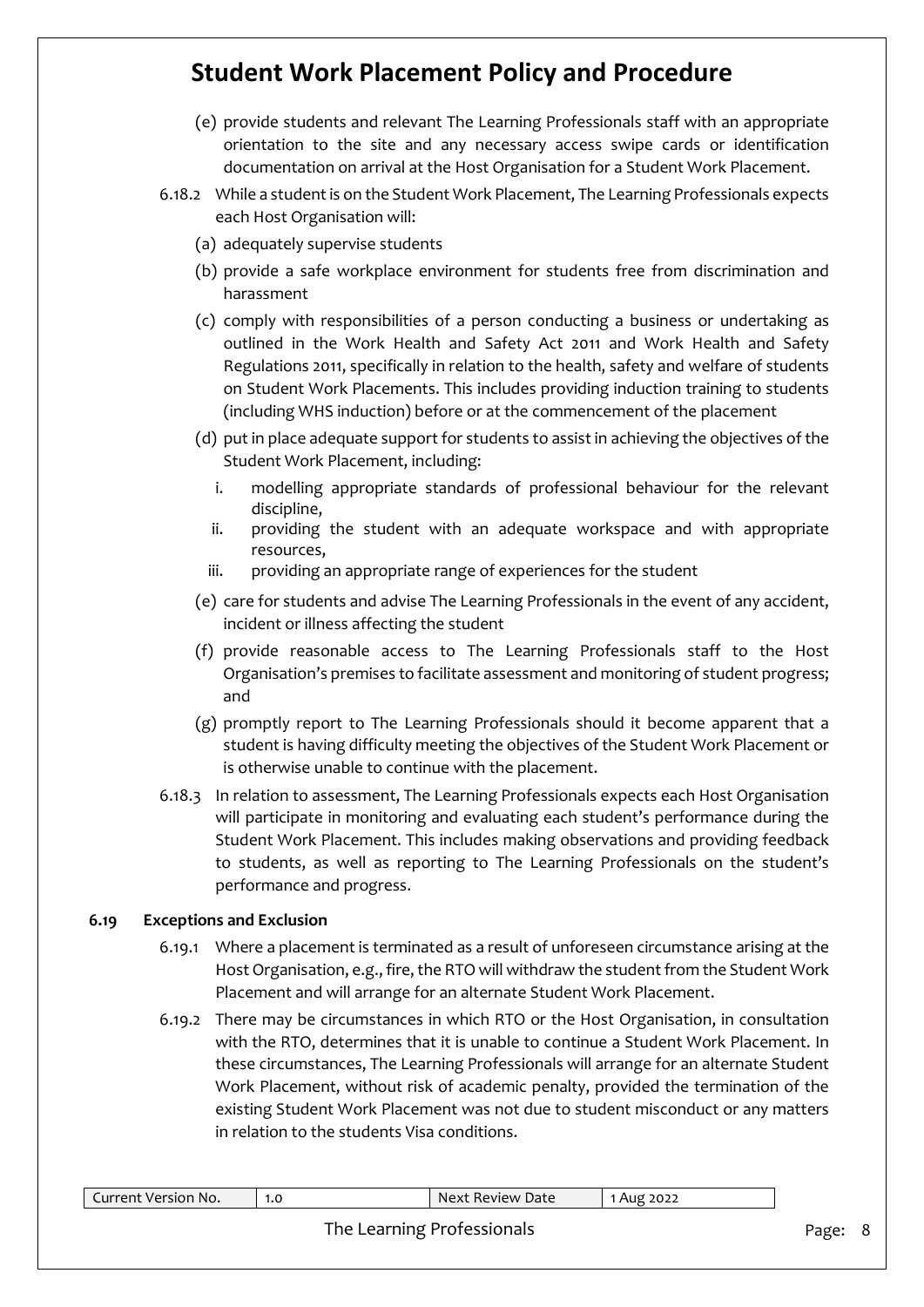6.19.3 The Learning Professionals will manage unsatisfactory performance and/or misconduct by a student on a Student Work Placement in accordance with the relevant policies, including the Student Progression and Support Policy and the Student Conduct Policy.

### **7. DOCUMENTATION**

- 7.1 The Learning Professionals Staff will provide the student with the mandatory documentation prior to commencement of placement.
	- 7.1.1 If Work Placement is taken place at LP Work Placement site, the following document is required:
		- **Work Placement Training Agreement**. The student will sign 2 copies:
			- o 1 copy for The Learning Professionals administration. To be placed on student's file for reference
			- o 1 copy for Student's personal records.
	- 7.1.2 If Work Placement is taken place at external Host Organizations, the following documents are required:
		- **Work Placement Training Agreement**. The student will sign 3 copies:
			- o 1 copy for The Learning Professionals administration. To be placed on student's file for reference
			- o 1 copy for Student's personal records.
			- o 1 copy for Host Organisation.
- 7.2 The student is required to return mandatory documentation prior to commencement of Student Work Placement. If the student fails to submit the completed mandatory documentation to The Learning Professionals staff before commencement of placement, then the student will not be able to attend as scheduled or until the required documentation has been received.
- 7.3 The Learning Professionals staff will follow up with any student that has not provided the completed documentation prior to commencement of Student Work Placement. The Learning Professionals Staff will notify the Host Organisation of any changes in the commencement of Student Work Placement.

#### **8. STUDENT WORK PLACEMENT INDUCTION PROGRAM**

- 8.1 Before attending Student Work Placement, the student will be required to attend placement induction program.
- 8.2 During this induction program, the topics to be covered are/but not limited to;
	- **Work health and safety**
	- **•** Manual handling
	- Attendance including reporting absence
	- **Student assessments**
	- Assessment schedule
	- Reflective practice
	- Employability skills
	- Placement log books Student, Supervisor & Trainer placement books

| Current Version No. | 1.0 | Next Review Date | Aug 2022 |
|---------------------|-----|------------------|----------|
|                     |     |                  |          |
|                     |     |                  |          |

The Learning Professionals and a state of the Page: 9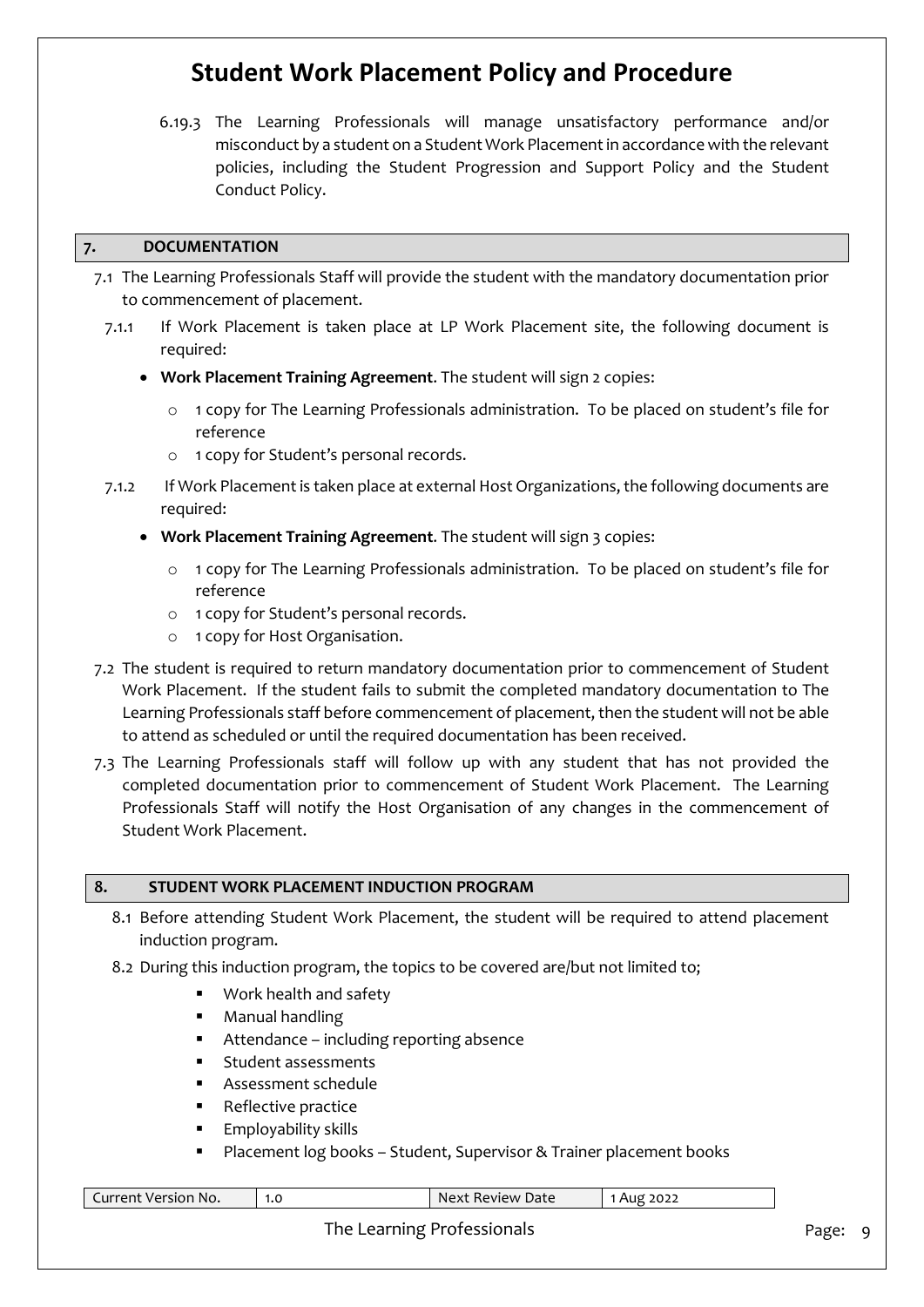#### 9**. WORK PLACEMENT REQUIREMENTS FOR STUDENTS**

#### **9.1 Attendance**

- 9.1.1 Students are required to attend as per the hours agreed upon within the Student Workplace Agreement. Student Work Placement is 20 hours per week.
- 9.1.2 Absent from Student Work Placement is defined as;
	- **Leaving early**
	- Arriving late
	- Absent for the whole day/week
- 9.1.3 If the student is absent then they must, as soon as responsibly possible;
	- Inform the LP Work Placement site/Host Organisation of their absence via phone call.
	- Inform the Trainers via email or The Learning Professionals student services.
- 9.1.4 When the student is absent, they are required to make up the missing hours. It is the student's responsibility to negotiate with the Work Placement Provider to attend for the missing hours.
- 9.1.5 Where absence falls on an assessment visit, students must notify Trainers as soon as responsibility possible.
- 9.1.6 Lunch/rest breaks are mandatory. Student Work Placement will reflect employment conditions as per the Fair Work Act 2009.

#### **9.2 Assessment tasks**

- 9.2.1 Students will be informed during placement induction of the requirements for completing assessment tasks.
- 9.2.2 Depending on course requirement, assessment tasks are to be completed and assessed during Student Work Placement as per the guidelines for each unit of competency. Reassessment will take place whilst on Student Work Placement. It is the discretion of The Learning Professionals staff conducting assessment if the student can re-submit evidence after placement has ended. This will be determined by individual student needs and situations.
- 9.2.3 Where a student fails to submit their work during Student Work Placement, The Learning Professionals staff will extend placement time until it is completed. Students will not complete the Course if placement has not been assessed as completed.

#### **9.3 Non-Compliance**

- 9.3.1 For the below non-compliance with the Student Work Placement policy, the following procedure for discipline will be applied:
	- When a student fails to notify The Learning Professionals staff of an absence, the student will be issued with a warning letter. Three warning letters can lead to cancellation of the student's placement.
	- If student is found to be in breach of the Student Work Placement policy, The Learning Professionals will take appropriate action based on the severity of the student's breach.
	- If the student behaves in the above described manner, the student will be asked to leave the Host Organisation premises (where appropriate). The Learning

| Current Version No. | 1.0 | Next Review Date           | Aug 2022 |          |  |
|---------------------|-----|----------------------------|----------|----------|--|
|                     |     | The Learning Professionals |          | Page: 10 |  |